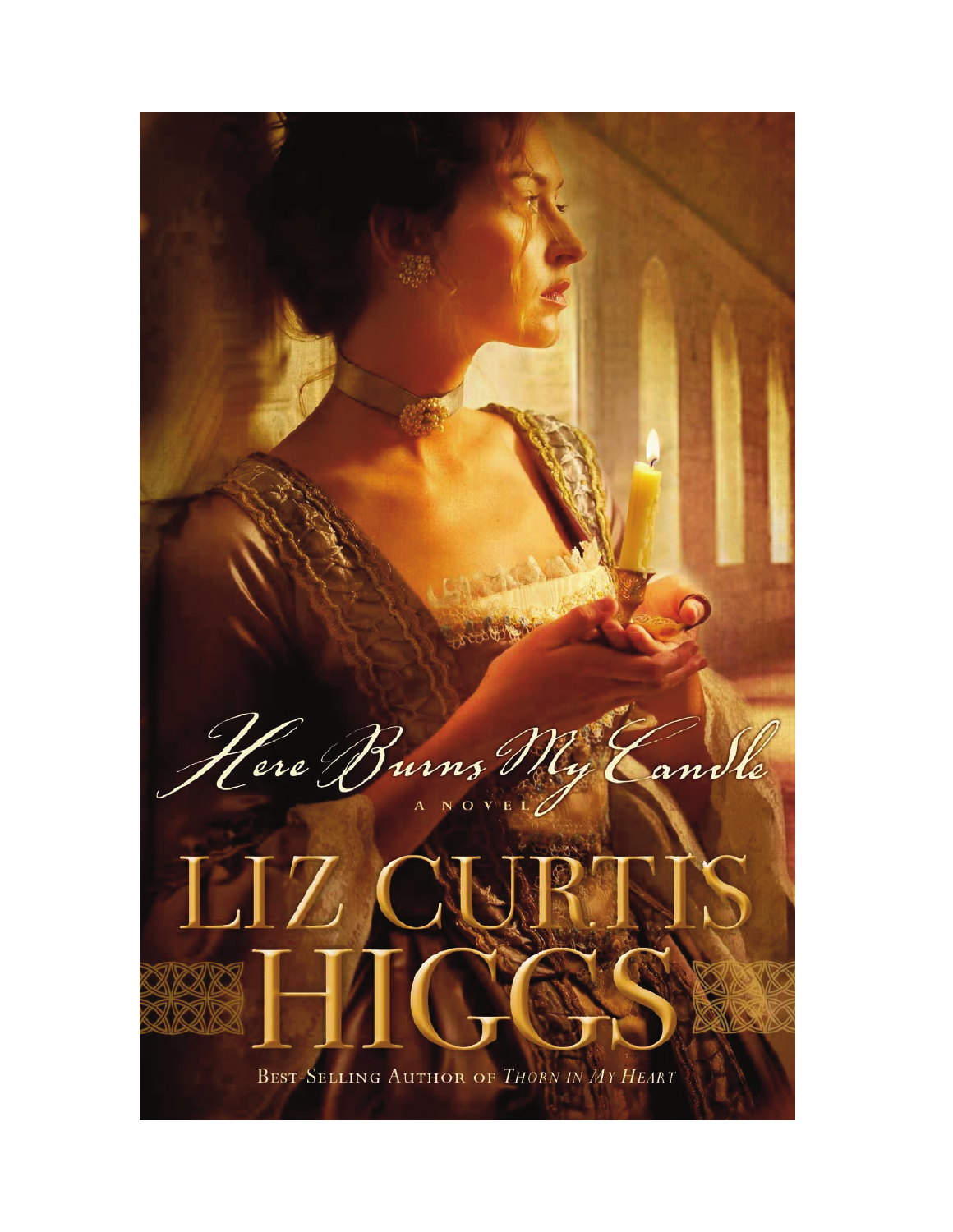## Readers Guide

History is a mighty drama, enacted upon the theatre of time, with suns for lamps and eternity for a background. THOMAS CARLYLE

- 1. History plays a major role in *Here Burns My Candle.* Not only Scottish history, but also ancient history steps onto the stage since our two main characters, Marjory and Elisabeth Kerr, are drawn from the biblical story of Naomi and Ruth. How did your familiarity with the original story shape your reading experience? What surprises did you find along the way? In what ways were the characters different than you expected? What are the benefits of taking a fictionalized look at a well-known story?
- 2. Although Elisabeth Kerr is featured on the cover, the novel opens by introducing us to her mother-in-law, Marjory Kerr. How would you describe Marjory in the first chapter? And in the final chapter? What changes did you notice in her attitude toward the Almighty One over the course of the novel? And how did your feelings toward Marjory change, if at all, from first page to last? In your own experience, is growth more often borne of joy or of pain? Why might that be the case?
- 3. Ruth is celebrated as one of the "good girls" of the Bible, yet we often forget she began life as a pagan Moabitess, captured here in Elisabeth's worship of the Nameless One. Why do you think Elisabeth continued the auld ways even after marrying into a churchgoing family? In what ways does the power of tradition shape our attitudes and actions? In chapter 4 Elisabeth poses many questions about the Almighty One. If you were sitting across from her right now, how would you answer her?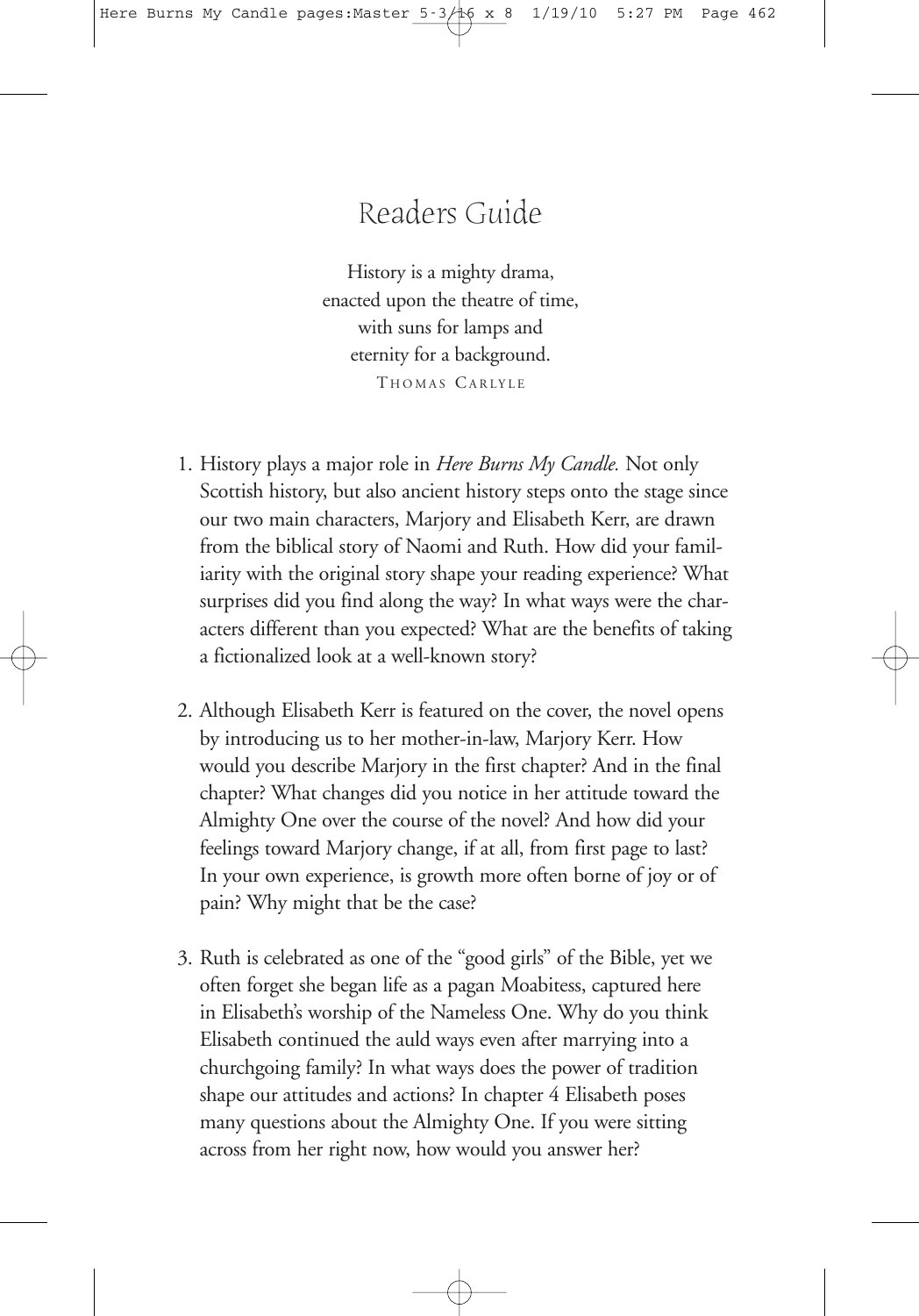- 4. Donald and Andrew have their biblical counterparts too. Donald is based on Mahlon, whose name means "weakling" or "infertility." How does that description fit Donald? What other words might you use to characterize him? What, if anything, did you like about Elisabeth's husband? Andrew is patterned after Chilion, whose name means "pining" or "consumptive." Again, how do those words suit Andrew? Would Lord John have been proud of his sons, as Marjory was on that October eve in the forecourt of the palace, described in chapter 42? Why or why not?
- 5. Faithfulness and forgiveness are two themes interwoven throughout the story. In what ways are Marjory, Elisabeth, and Donald faithful? And unfaithful? For what does each need forgiveness and from whom? If you were in Elisabeth's place, faced with a loved one's request to "Forgive me…for all of it," how might you respond? In what ways do these characters' struggles with faithfulness and forgiveness reflect our desire to connect with others on a more meaningful level?
- 6. The epigraphs that open each chapter are meant to capture the heart of the action to come. How does the quote from George Herbert—"Words are women, deeds are men"—suit chapter 32? To what extent does his statement reflect your assessment of female-male differences? Choose an epigraph you especially like from the novel. Why does it appeal to you, and how does the quote match the chapter it introduces?
- 7. Marjory calls Elisabeth "a keeper of secrets." In truth, all the major characters in this story have something to hide. When Simon reveals his painful past, how does that impact Elisabeth's heart? When Donald confesses his litany of sins on paper, how does that affect the lives of those around him? And what secrets do Marjory and Elisabeth each harbor? In life, as in fiction, how might keeping secrets cause more harm than sharing the truth with those we love and trust?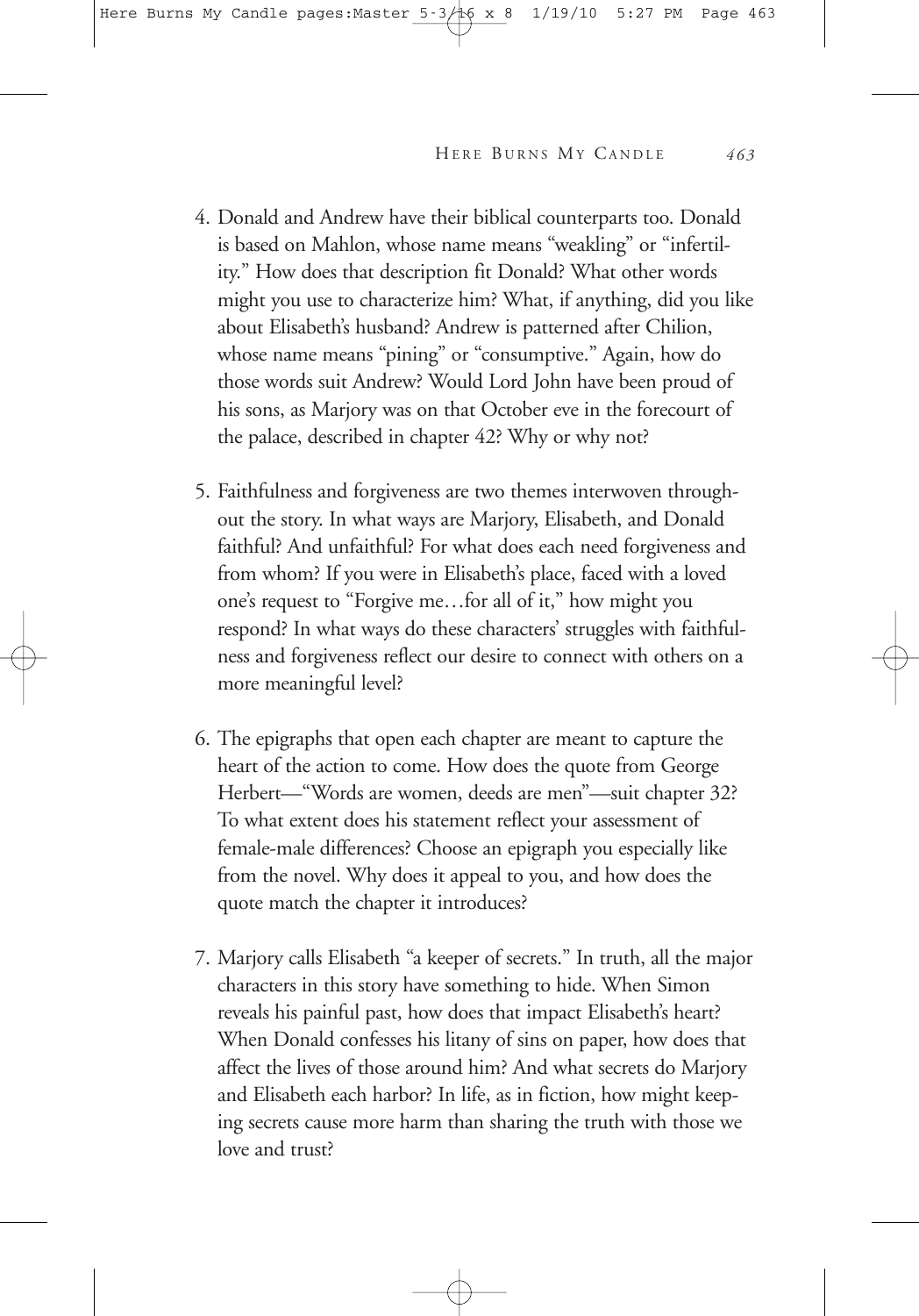- 8. Though Rob MacPherson has no biblical counterpart, he plays an important role in this story. What do his interactions with Elisabeth reveal about her character? And what does his relationship with Marjory tell us about her? How does Rob compare with Donald? Do you find Rob appealing or disturbing, and why? In what ways does Rob fall short of true hero status? What sort of future would you choose for him?
- 9. Loss is one of the central themes of the novel, summarized in Marjory's own fears: "Surely a grieving widow could not lose everything. Not all she owned. *Not everything.*" Name all the things, big and small, that are taken from Marjory. Which of these losses struck you as most unexpected? If you've experienced one or more of these losses, how was your life affected? How would you cope if you truly lost everything? To what or whom would you look for strength and help, whatever the extent of your loss?
- 10. When Elisabeth chooses which direction her future will take, do you think she is running *away* from something or *toward* something, and why? Does Elisabeth fit the definition of a true heroine: a woman who loves sacrificially? If so, how? If not, what is she lacking? Her newfound faith will surely be tested in the sequel, *Mine Is the Night.* What indications do you have about how Elisabeth might respond to future trials and tribulations? What about Marjory? What course do you imagine their relationship will take in the months ahead?
- 11. Now that you've read this eighteenth-century interpretation, read the real story in Ruth 1:1–18. As you consider the passage verse by verse, what parallels do you find between the Scottish novel and the biblical original? What "famine" might Lord John and Lady Marjory have experienced that sends them packing for Edinburgh? Why do you suppose Orpah turns back, just as Janet does? In Ruth 1:18 Naomi falls silent; Marjory does the same in the final chapter. Why, in each story, might that be the case?